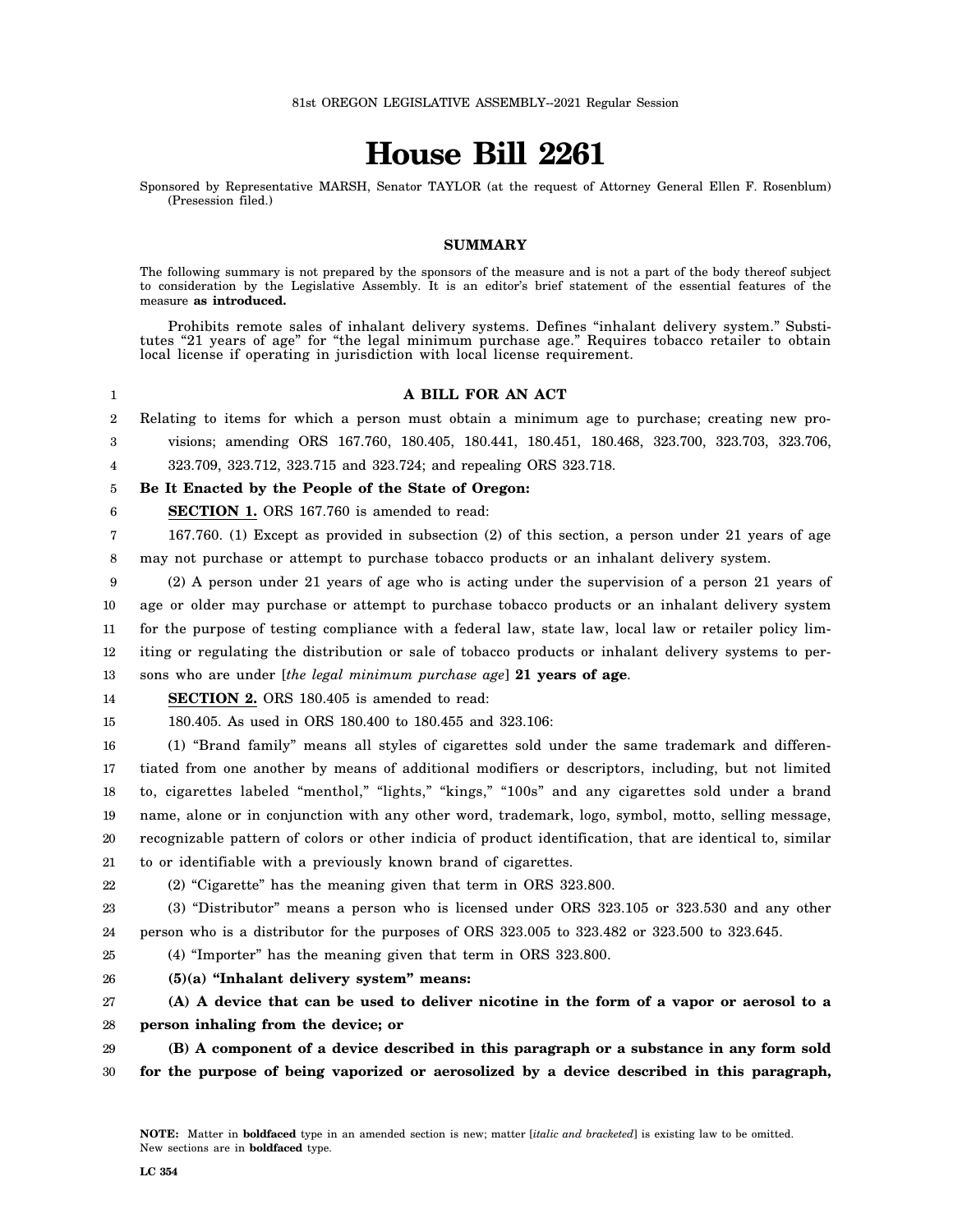1 2 3 4 5 6 7 8 9 10 11 12 13 14 15 16 17 18 19 20 21 22 23 24 25 26 27 28 29 30 31 32 33 34 35 36 37 38 39 40 41 42 43 44 **whether the component or substance is sold separately or is not sold separately. (b) "Inhalant delivery system" does not include: (A) Any product that has been approved by the United States Food and Drug Administration for sale as a tobacco cessation product or for any other therapeutic purpose, if the product is marketed and sold solely for the approved purpose; (B) If sold separately, battery chargers, straps or lanyards; or (C) Marijuana items as defined in ORS 475B.015.** [*(5)*] **(6)** "Master Settlement Agreement" has the meaning given that term in ORS 323.800. [*(6)*] **(7)** "Nonparticipating manufacturer" means any tobacco product manufacturer that is not a participating manufacturer. [*(7)*] **(8)** "Participating manufacturer" has the meaning given that term in section II(jj) of the Master Settlement Agreement. [*(8)*] **(9)** "Qualified escrow fund" has the meaning given that term in ORS 323.800. [*(9)*] **(10)** "Retailer" means a person that sells cigarettes**, inhalant delivery systems** or smokeless tobacco products to individuals for personal consumption. [*(10)*] **(11)** "Smokeless tobacco products" has the meaning given that term in ORS 323.810. [*(11)*] **(12)** "Tobacco product manufacturer" has the meaning given that term in ORS 323.800. [*(12)*] **(13)** "Units sold" has the meaning given that term in ORS 323.800. **SECTION 3.** ORS 180.441 is amended to read: 180.441. (1)(a) A person engaged in the business of selling cigarettes**, inhalant delivery systems** or smokeless tobacco products for profit may not ship or transport, or cause to be shipped or transported, cigarettes**, inhalant delivery systems** or smokeless tobacco products ordered or purchased by mail or telephone or through a computer or other electronic network to any person in this state other than a distributor or retailer. (b) Paragraph (a) of this subsection does not apply to a freight forwarder or motor carrier, as those terms are defined in 49 U.S.C. 13102, as in effect on August 8, 2017, or an air carrier, as defined in 49 U.S.C. 40102, as in effect on August 8, 2017. (2) A retailer may not sell cigarettes**, inhalant delivery systems** or smokeless tobacco products unless the retailer or an employee of the retailer makes the sale to the purchaser in person as part of a face-to-face exchange. (3) A person may not knowingly provide substantial assistance to a person that is violating subsection (1) or (2) of this section. **SECTION 4.** ORS 180.451 is amended to read: 180.451. (1) The Attorney General may bring a civil action in the name of the State of Oregon against a person who violates ORS 180.441 or for the purpose of seeking an injunction to restrain an actual or threatened violation of ORS 180.441 and compel compliance with ORS 180.441. (2) If a court determines that a person violated ORS 180.441, the court shall order the disgorgement of any profits, gain, gross receipts or other benefit from the violation. All moneys disgorged under this subsection must be deposited in the Tobacco Enforcement Fund established under ORS 180.205. (3)(a) In any action brought pursuant to this section, the state may recover the costs of the investigation, the costs of the action, reasonable attorney fees and a civil penalty for each violation, not to exceed \$5,000 per violation. A civil penalty imposed under this section must be imposed in the manner provided by ORS 183.745.

45 (b) For the purposes of this subsection, each shipment or transport of cigarettes**, inhalant de-**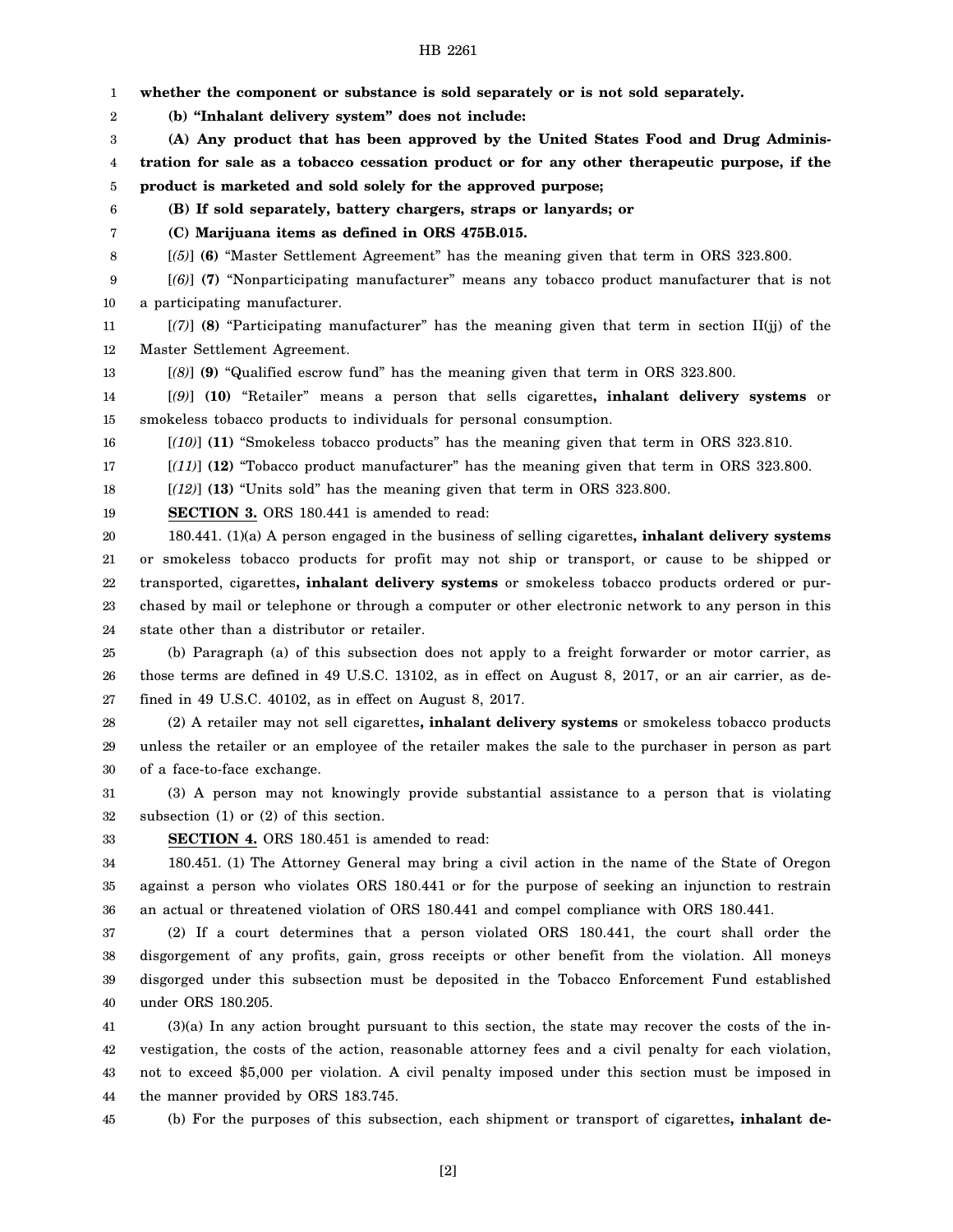1 2 3 4 5 6 7 8 9 10 11 12 13 14 15 16 17 18 19 20 21 22 23 24 25 26 27 28 29 30 31 32 33 34 35 36 37 38 39 40 41 42 43 44 45 **livery systems** or smokeless tobacco products constitutes a separate violation. (4) Unless expressly provided, the remedies or penalties under this section are cumulative to each other and to the remedies available under all other laws of this state. **SECTION 5.** ORS 180.468 is amended to read: 180.468. As used in ORS 180.465 to 180.494: (1) "Distributor" means a person who is licensed under ORS [*323.520*] **323.530** and any other person who is a distributor for the purposes of ORS 323.500 to 323.645. (2) "Nonparticipating manufacturer" means any tobacco product manufacturer that is not a participating manufacturer. (3) "Participating manufacturer" has the meaning given that term in section II(ee) of the Smokeless Tobacco Master Settlement Agreement. (4) "Qualified escrow fund" has the meaning given that term in ORS 323.810. (5) "Smokeless Tobacco Master Settlement Agreement" has the meaning given that term in ORS 323.810. (6) "Smokeless tobacco products" has the meaning given that term in ORS 323.810. (7) "Tobacco product manufacturer" has the meaning given that term in ORS 323.810. (8) "Units sold" has the meaning given that term in ORS 323.810. **SECTION 6.** ORS 323.700 is amended to read: 323.700. As used in ORS 323.700 to 323.730: (1) "Consumer" means an individual who is not a [*licensed*] distributor [*of tobacco*] or a [*licensed tobacco*] retailer. (2) "Delivery sale": (a) Means a sale of tobacco to a consumer in this state in which: (A) The [*purchaser*] **consumer** submits the order for the sale by means of a telephone or other method of voice transmission, a delivery service or the Internet or other online service; or (B) The tobacco is delivered by use of a delivery service. (b) Includes any sale of tobacco described in paragraph (a) of this subsection, regardless of whether the seller is located within Indian country or is otherwise within or outside of this state. (c) Does not include any sale to a [*licensed*] distributor or [*licensed tobacco*] retailer in this state. (3) "Delivery service" means any person that is engaged in the commercial delivery of letters, packages or other containers. **(4) "Distributor" means a person that is licensed under ORS 323.105 or 323.530.** [*(4)*] **(5)** "Indian country" has the meaning given that term in 18 U.S.C. 1151. [*(5) "Legal minimum purchase age" means the minimum age at which an individual may purchase tobacco in this state.*] (6) "Mail" means the use of the United States Postal Service for delivery of letters, packages or other containers. (7) "Person accepting a purchase order for a delivery sale" means a person who fills a tobacco purchase order given by a consumer and processes the order for mail, shipping or other delivery, or who contracts with another party to provide delivery service. (8) "Purchase order" means a written or electronic document authorizing a seller to provide goods. (9) "Sale of tobacco to a consumer" means any sale of tobacco to an individual in this state, unless the individual is [*licensed as*] a distributor or retailer [*of tobacco by the Department of Revenue*].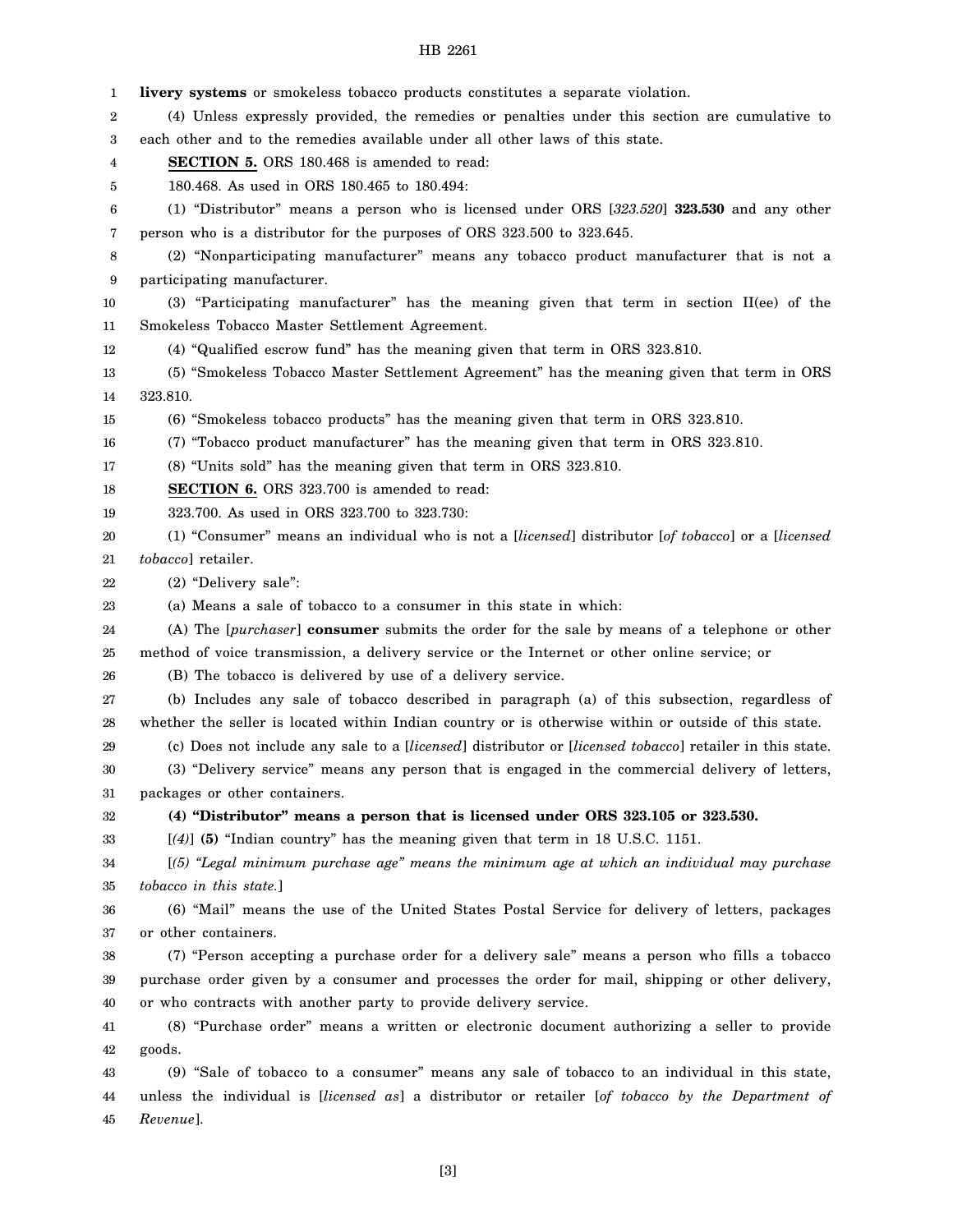| 1      | (10) "Retailer" means a person that sells tobacco to individuals for personal consumption.              |
|--------|---------------------------------------------------------------------------------------------------------|
| 2      | $[(10)]$ (11) "Shipping container" means a container in which tobacco is packaged in connection         |
| 3      | with a delivery sale.                                                                                   |
| 4      | $[(11)]$ (12) "Shipping documents" means bills of lading, airbills or any other documents used to       |
| 5      | evidence the undertaking by a delivery service to deliver letters, packages or other containers.        |
| 6      | $[(12)]$ (13) "Tobacco" means cigarettes, as defined in ORS 323.010, or tobacco products, as de-        |
| 7      | fined in ORS 323.500.                                                                                   |
| 8      | <b>SECTION 7.</b> ORS 323.703 is amended to read:                                                       |
| 9      | 323.703. A person may not make a delivery sale of tobacco to a person who is under [the legal           |
| 10     | minimum purchase age] 21 years of age.                                                                  |
| 11     | <b>SECTION 8.</b> ORS 323.706 is amended to read:                                                       |
| 12     | 323.706. Subject to ORS 180.441, a person accepting a purchase order for a delivery sale, prior         |
| 13     | to the first mailing, shipment or other delivery of tobacco to a consumer, shall comply with:           |
| 14     | (1) The age verification requirements set forth in ORS 323.709;                                         |
| 15     | (2) The [distributor] license requirements set forth in ORS 323.712;                                    |
| 16     | (3) The disclosure requirements set forth in ORS 323.715;                                               |
| 17     | $[(4)$ The mailing or shipping requirements set forth in ORS 323.718;                                   |
| 18     | $[5]$ (4) The reporting requirements set forth in ORS 323.721; and                                      |
| 19     | $[(6)]$ (5) All other laws of this state applicable to sales of tobacco that occur entirely within      |
| 20     | Oregon, including but not limited to ORS 323.005 to 323.482, 323.500 to 323.645, 323.806 and 323.816.   |
| 21     | <b>SECTION 9.</b> ORS 323.709 is amended to read:                                                       |
| 22     | 323.709. A person may not mail or ship tobacco in connection with a delivery sale order unless          |
| 23     | the person, before mailing or shipping the tobacco, does all of the following:                          |
| 24     | (1) Obtains a certification from the prospective consumer that includes a written statement             |
| 25     | signed by the prospective consumer that:                                                                |
| 26     | (a) Certifies the prospective consumer's address and that the prospective consumer is at least          |
| 27     | [the legal minimum purchase age] 21 years of age; and                                                   |
| 28     | (b) Confirms that the prospective consumer understands that signing another person's name to            |
| 29     | the certification is illegal, that the sale of tobacco to individuals under [the legal minimum purchase |
| $30\,$ | age] 21 years of age is illegal and that the purchase of tobacco by individuals under [the legal        |
| 31     | minimum purchase age] 21 years of age is illegal;                                                       |
| 32     | (2) Verifies [the information contained in the certification against a commercially available data-     |
| 33     | base of government-collected information showing the age or date of birth of the individual placing the |
| 34     | order and obtains a photocopy or other image of a valid, government-issued identification stating the   |
| 35     | age or date of birth of the individual placing the order] that the prospective consumer is 21 years     |
| 36     | of age or older through the use of an independent, third-party verification system that                 |
| 37     | compares information from public records to the personal information entered by the pro-                |
| 38     | spective consumer at the time the delivery sale is ordered;                                             |
| 39     | (3) Provides a notice to the prospective consumer, via electronic mail or other means, that meets       |
| 40     | the requirements of ORS 323.715; and                                                                    |
| 41     | (4) In the case of an order for tobacco placed through an Internet website, receives payment for        |
| 42     | the delivery sale from the prospective [purchaser] consumer by a credit or debit card that has been     |
| 43     | issued in the name of the prospective [purchaser] consumer or by a personal check issued by the         |
| 44     | prospective [purchaser] consumer.                                                                       |
| 45     | SECTION 10. ORS 323.712 is amended to read:                                                             |

[4]